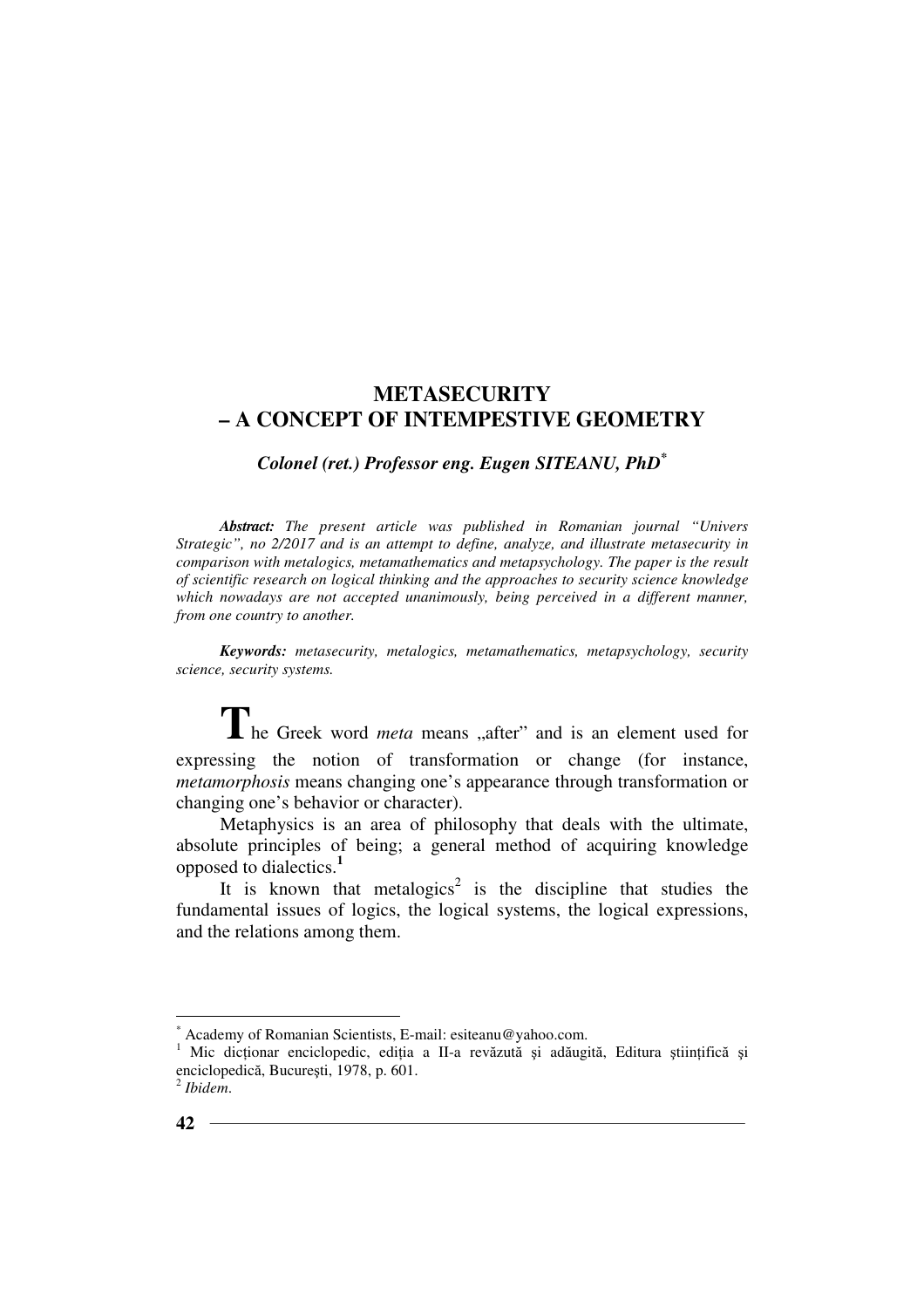Likewise, we may consider metasecurity a new discipline that studies the fundamental issue of security, the security systems, the securing / insecuring expressions and the relations among them.

If metamathematics<sup>3</sup> is the science dealing with the mathematical theories and truths from the point of view of mathematical logics, then metasecurity is the science that deals with the theories and truths of security/insecurity from the point of view of security logics. These are the principles or laws of logics (1. The law of identity; 2. The law of noncontradiction; 3. The law of excluded middle; 4. The law of sufficient reason) that apply to this domain of security just like they apply to any other domain of activity based on logical thinking.

Certainly, the security of systems and processes is a state or a result of coherence and consistency of all elements and actions that happen within them and presupposes the existence of a dynamic equilibrium between threats (challenges, defiance, dangers etc.) and vulnerabilities to threats. This dynamics is the very essence of what we call safety or security, an essence that can be found, like a *conditio sine qua non,* in the appropriate functioning of all systems and processes as well as of the whole universe.

There are a lot of determining factors of all elements of safety and security of systems and processes (practically, their number seems to be infinite) and keeping them in a certain balance (always dynamic and complex) actually represents the core of what everyone understands as security.

If the Metapsyche<sup>4</sup> (beyond the psyche) is an unusual psychological phenomenon or one that has not found a scientific explanation yet, and Metapsychology<sup>5</sup> is the study of metapsychological phenomena, then metasecurity is a phenomenon / process of security / insecurity that still has not found a scientific explanation that is sufficient and well-anchored in the theory and practice of systems and processes security science or is the study of security / insecurity phenomena that have not found a scientific explanation yet.

 $\overline{a}$ 

<sup>3</sup> *Ibidem*.

<sup>4</sup> *Ibidem*, p. 602.

<sup>5</sup> *Ibidem*.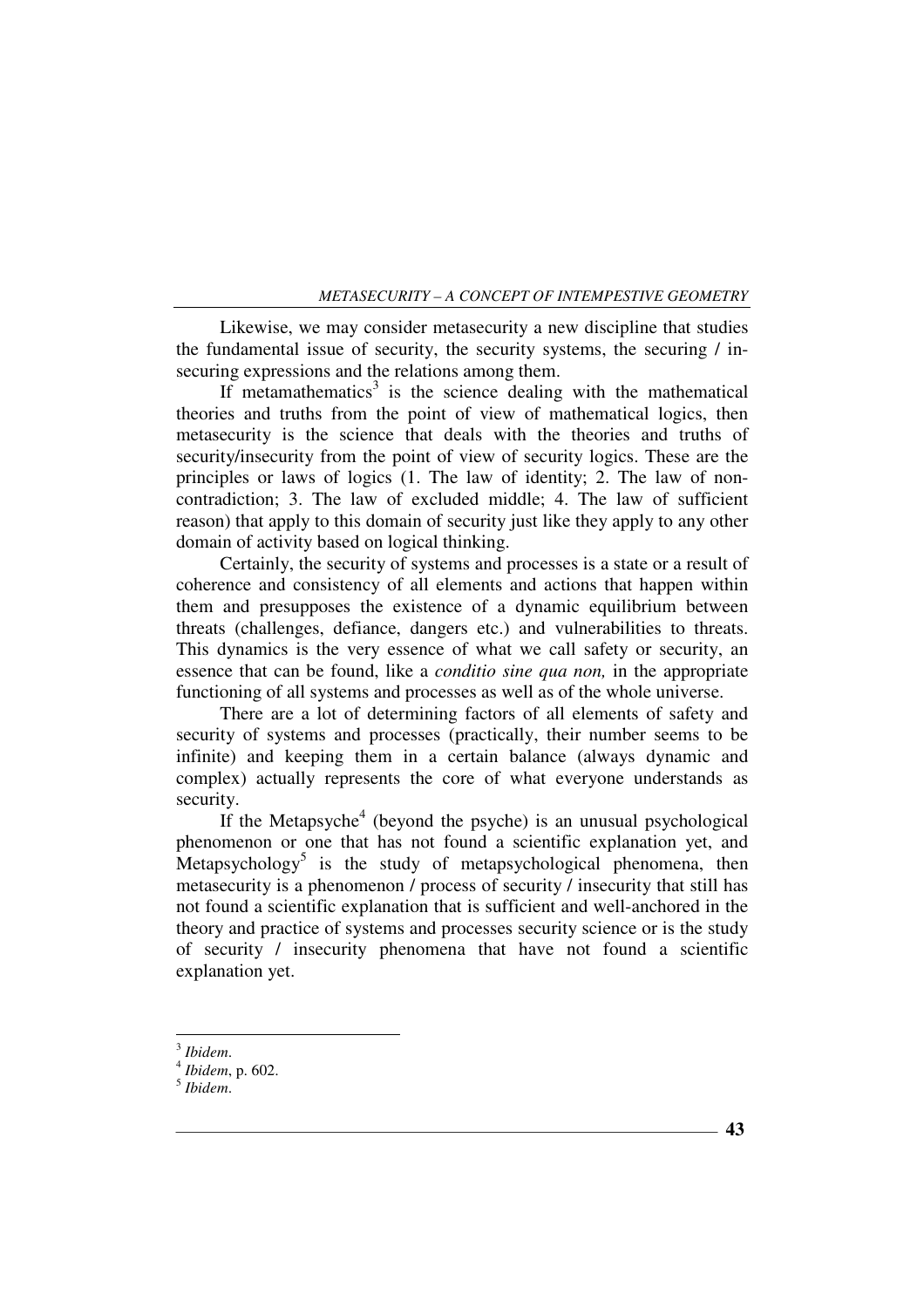Taking into consideration the fact that *metastable* refers to something that is apparently stable, but also over-stable, post-stable, that is whatever is stable brought to a new state, then we may speak of metasecurity as about certain something (an organization, nation, community, a state, a group of states) that apparently has security, even post-security, namely a security that is transformed in comparison to the initial one. This is a dynamic security, an over-security, that is, a security of securities, a security of security, but also something that means moving on from the state of classical security and passing to a new type of security that is actually missing or is different from what it used to be initially or in the previous stages.

This passage from another security state, from a so-called national security to a collective one, that has to do with a community, alliance, coalition etc. may assure a plus of security (under a "security umbrella") or, on the contrary, blur or even disrupt the normal state of security, to the benefit of a "meta" type security, which may often prove to be just an illusion.

It is true that under the current circumstances no state of the world may assure its security on its own, through isolation, neutrality, lack of interference in some other states' affairs etc., because the level of global insecurity has reached such a high level, that even the great nuclear powers can no longer be certain of their security, no matter how many means they might have or how strong they may be. The asymmetric means, the great finances, the trans-national groups, corporations, and all the other kinds of structures and networks have become so numerous, so powerful and sophisticated, that they may cause huge surprises at both tactical and strategic levels. The terrorist attacks on September 11, 2001 and the following ones are the first such an instance, but the financial crisis that burst out in 2008-2009, the surprising re-opening of the strategic ridge Black Sea – Baltic Sea, the war in Syria and especially the emergence and impetuous, aggressive, and extremely rapid development of the Islamic State are powerful arguments of a type of global endogenous insecurity which may culminate with a devastating confrontation to everything mankind has created so far. The huge proportions, the dynamism and the network, the new technology and the capacity of the media to produce cognitive and information insecurity with a speed so far unknown are only a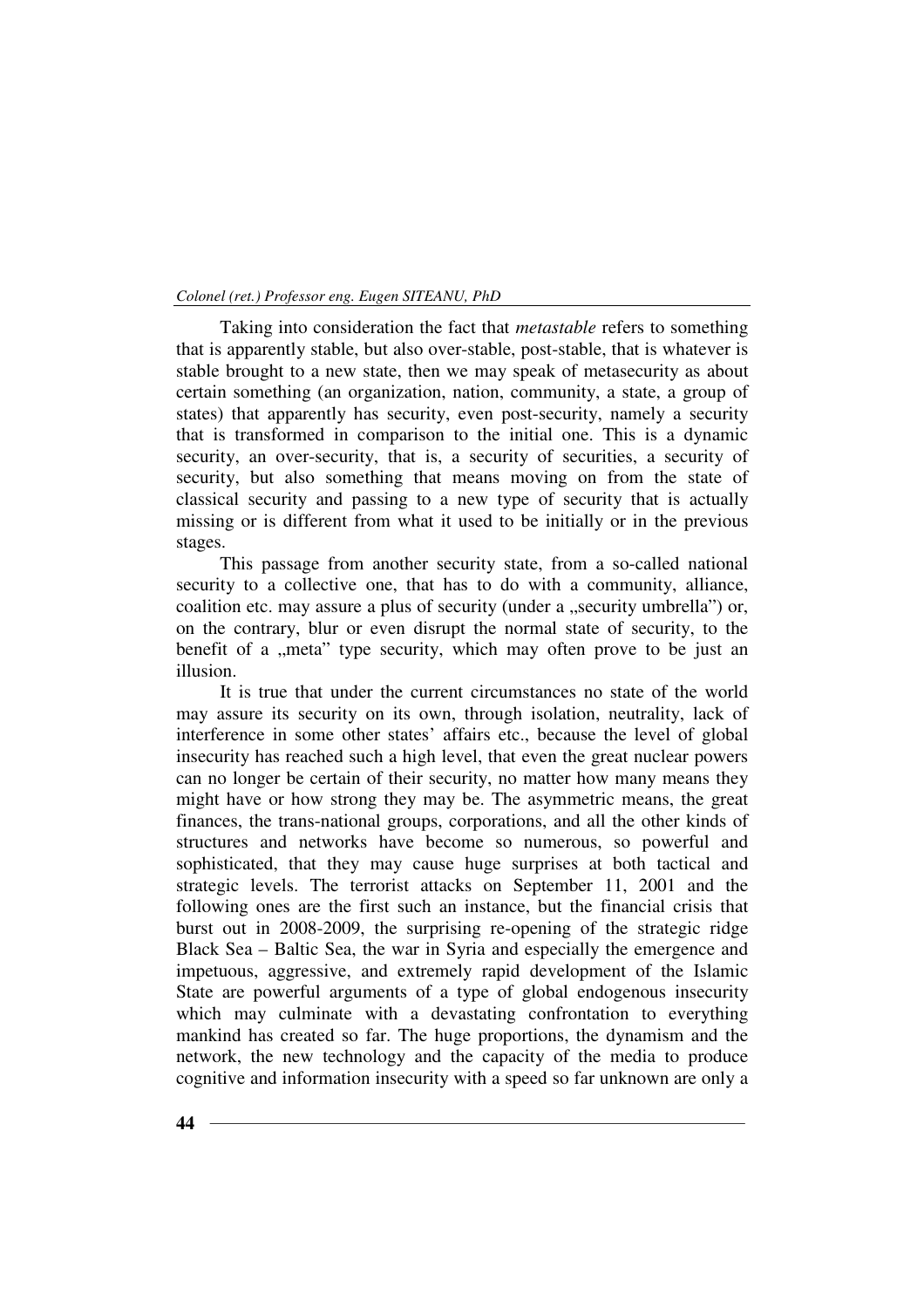few of the pro ,, meta" arguments, both in the security and especially in the insecurity domains, even if the two domains are actually just one, situated on one side and the other of X and Y axes (0x and 0y).

Passing from a state of security (insecurity) to a new state is very complicated, but necessary and compulsory, given the circumstances of current civilization. In the figure below (*Figure no. 1*), we actually suggest the principle of this type of dynamic processual metamorphosis from the security space, as well as from the insecurity space (actually, one and the same), which would also be one of the means of acknowledgement and understanding the metasecurity concept.



In the process of transformation (passing from the state of security and insecurity) in place at  $t_1$  (time) to the one in place at  $t_2$ , and from the one in place at  $t_2$ , to a new state, that in place at  $t_3$  etc., the entire internal elements are kept and they are added the newly introduced ones. In our case, the security risk, defined on the junction between threats (red) and vulnerabilities (violet) is taken over, through the transformation process, and incorporated, holistically, in the security state (metasecurity) resulted from the transformation process, at  $t_2$ , then  $t_3$ , ...,  $t_n$ .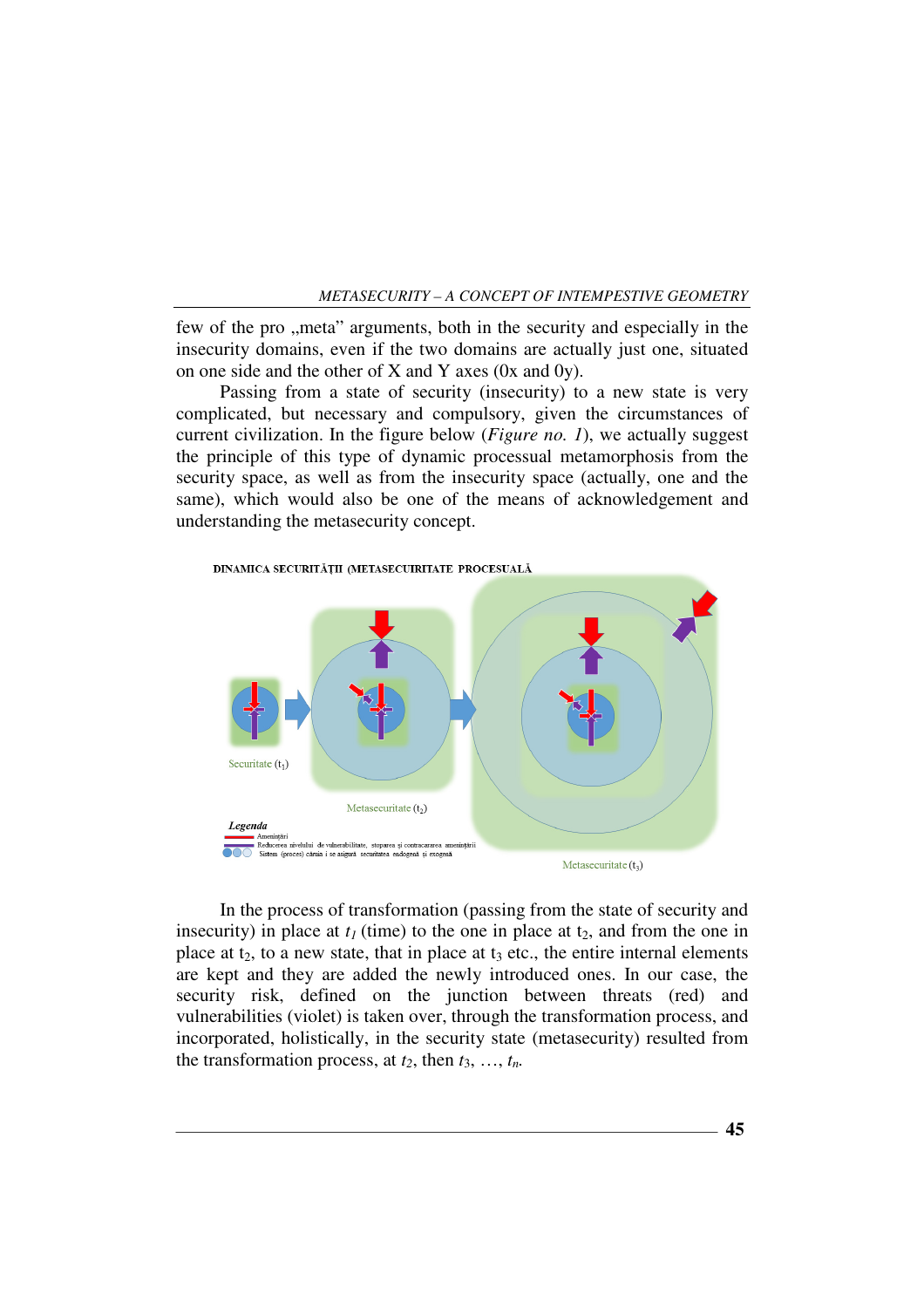In the figure above, the state of security (metasecurity) is colored green, the systems (processes) and senses of becoming, blue, the threats are red, the means of reducing their vulnerabilities and countering them are violet, while systems (processes) which secure themselves are represented through different shades of blue.  $T_2$  is a take over of  $t_1$  system to which we added its internal and external security,  $t_3$  incorporates metasecurity with all its components starting with  $t_2$  etc.

Security, with respect to communities, is both a social and a functional issue, aiming to reduce as much as possible the material-technical losses and human casualties or the possible damage brought to people's health and wellbeing, through measures that have to annihilate or minimize the insecurity of systems, organizations, nations, and states, including those states and processes related to stealing, altering, or dissimulating information.<sup>6</sup>

Security is assured mainly due to the operational capacity of the systems (the property of the systems) to fulfill the function and purpose it was created for, in certain specified conditions (including environment conditions) that are usually hostile and hard to manage.

The consequence is that no system can be separated from the environment; on the contrary, it can only be assessed in connection to its destination, namely in correlation with the functional parameters and its properties of functioning, verification, and security.

Therefore, security is at the same time an internal function of the system and process, in the sense that every system and process has an immunity mechanism and a feed-back operational characteristic which is simultaneously a manner of defense and adaptation in relation to the environment. The two dimensions of security – endogenous and exogenous – are directly connected to the dynamics of systems and processes and to that of the environment and change in time, according to the necessities and conditions imposed by the life of the system and the process and the external conditionings. Obviously, not all developments and transformations can qualify as ,,meta", but some of them do impose a new condition and thus a new configuration of security that may mean a plus of security, a

<sup>6</sup> Gheorghe Ilie, *Risc şi securitate-articole, comunicări şi prelegeri*, Vol. 1, Editura UTI Press, Bucureşti, 2015, p. 15.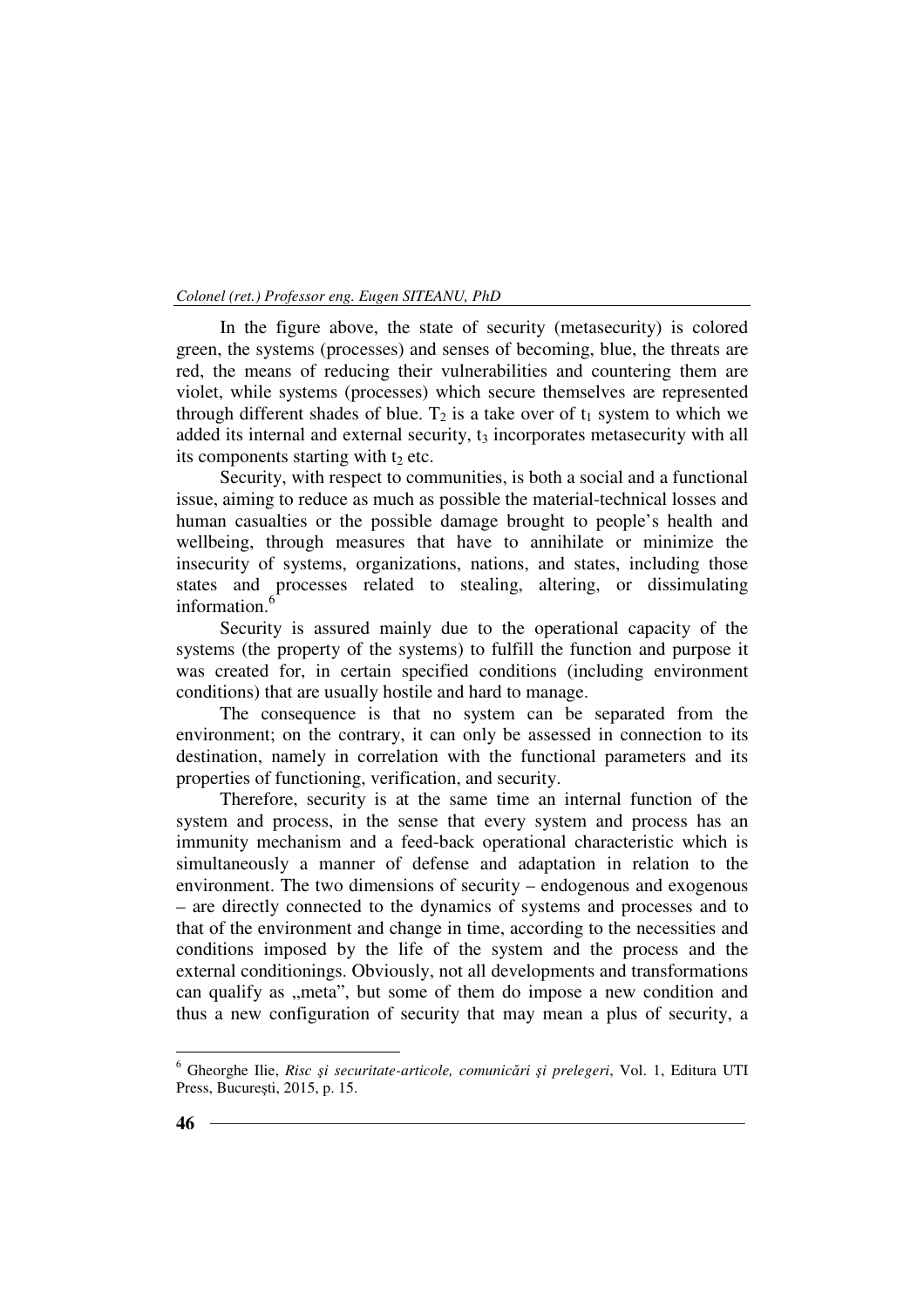minus of security or even insecurity. For instance, the mechanical adherence of Romanian agriculture to a communitarian transformational trend has actually led not to some food metasecurity as it would have been expected and as it was really expected by all of us after Romania joined the European Union, but to a food metainsecurity, having extremely serious effects on people's health and living.

Security systems have to assure:

- a state of safety and self-protection of efficient leadership and the feed-back effect;

- information and communication protection and confidentiality of actions;

- information accuracy, opportunity, ubiquity and unity;

- functional flexibility, for ensuring functional continuity, selfregulation, adaptability, viability, systemic logics, for fully safe mission accomplishment.

The opinions regarding the structure of security science and its statute are contradictory: for instance, "the knowledge of security and insecurity as *well as the actions taken for assuring security represent a real art"; "the knowledge of security and insecurity, as well as the actions taken for assuring security represent a science*" or *"the knowledge of security and insecurity, as well as the actions taken for assuring security represent both a science and an art"*.

The knowledge regarding security/insecurity and the actions of assuring security comprise concepts, theories, categories, definitions, norms, rules, principles that have to do with the logical reflection and the ways of acknowledging science that are not unanimously accepted at present. They differ from one country to another as well as from one identity to another and even from one man to another. Not everyone understands the same thing by security and insecurity – even if the terms are utterly clear – just as not everyone is willing to analyze the security concept as a function of the system. Most controversies stem from the association of the word "security" with the word "science", but also with the dialectics security-insecurity, security-metasecurity etc. Thus, in Republic of Moldova, a subject of instruction is *securitology* – the science about the security of the vital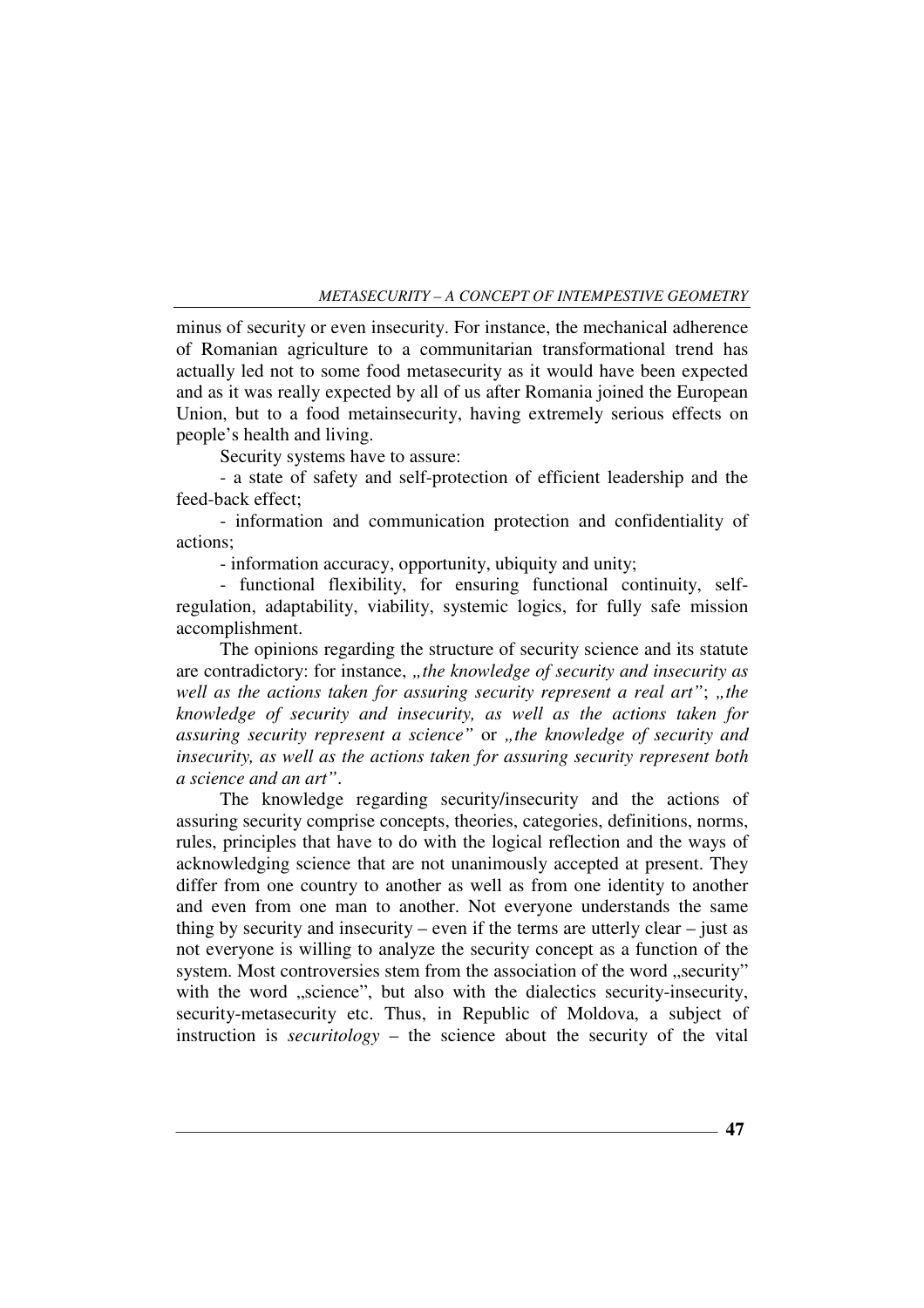activity of mankind and the human being<sup>7</sup>, science based on interdisciplinary synthesis. This science is supposed to be based on *research upon the experience of people, states, and world community, in the sense of assuring their security, identifying the laws, relations and principles of conceiving security systems, the comparative analysis of specific national peculiarities each state has in assuring internal and external security"<sup>8</sup>* , as well as on a prediction of dangers, threats and aggressions etc. At the same time, within "Alexandru cel Bun" Military Academy of Armed Forces from Republic of Moldova, there is a doctoral school of "Military and Security Sciences". Ion Rusandu and Victor Juc<sup>9</sup> propose a logical-gnoseological approach on security, as this might be acceptable because security , must be assured in all the models of human development", since security "represents one of the fundamental and universal characteristics of human existence, no matter its shape and proportions".

It is necessary to state an agreement between the scientists studying the security domain in order to establish the structure of security science, that is: the object of study, the objectives of security science, the general theory of security science and the security art. Metasecurity is security transformed; one that has undergone a process of becoming, of moving into another dimension. This new dimension, resulting from a process of transformation, may become at the same time:

- a superior security;
- a security of security;

- a security of inter-security (for instance, a junction between or a reunion of several types of security: food-related, ecological, traffic-related, media-related, information, civilian, medical, military etc.);

- insecurity.

The knowledge of security/insecurity pertains for now to the domain of facts/events of security/insecurity and that is why, it may be assumed that

<sup>&</sup>lt;sup>7</sup> Ion Rusandu, Victor Juc, Asigurarea securității umanitare durabile: probleme și *perspective*, Institutul Integrare Europeană și Stiinte Politice al Academiei de Stiinte a Moldovei, Revista de filozofie, sociologie și științe politice, nr. 2(153)/2010, Chișinău, p. 124.

<sup>8</sup> *Ibidem*.

<sup>9</sup> *Ibidem*.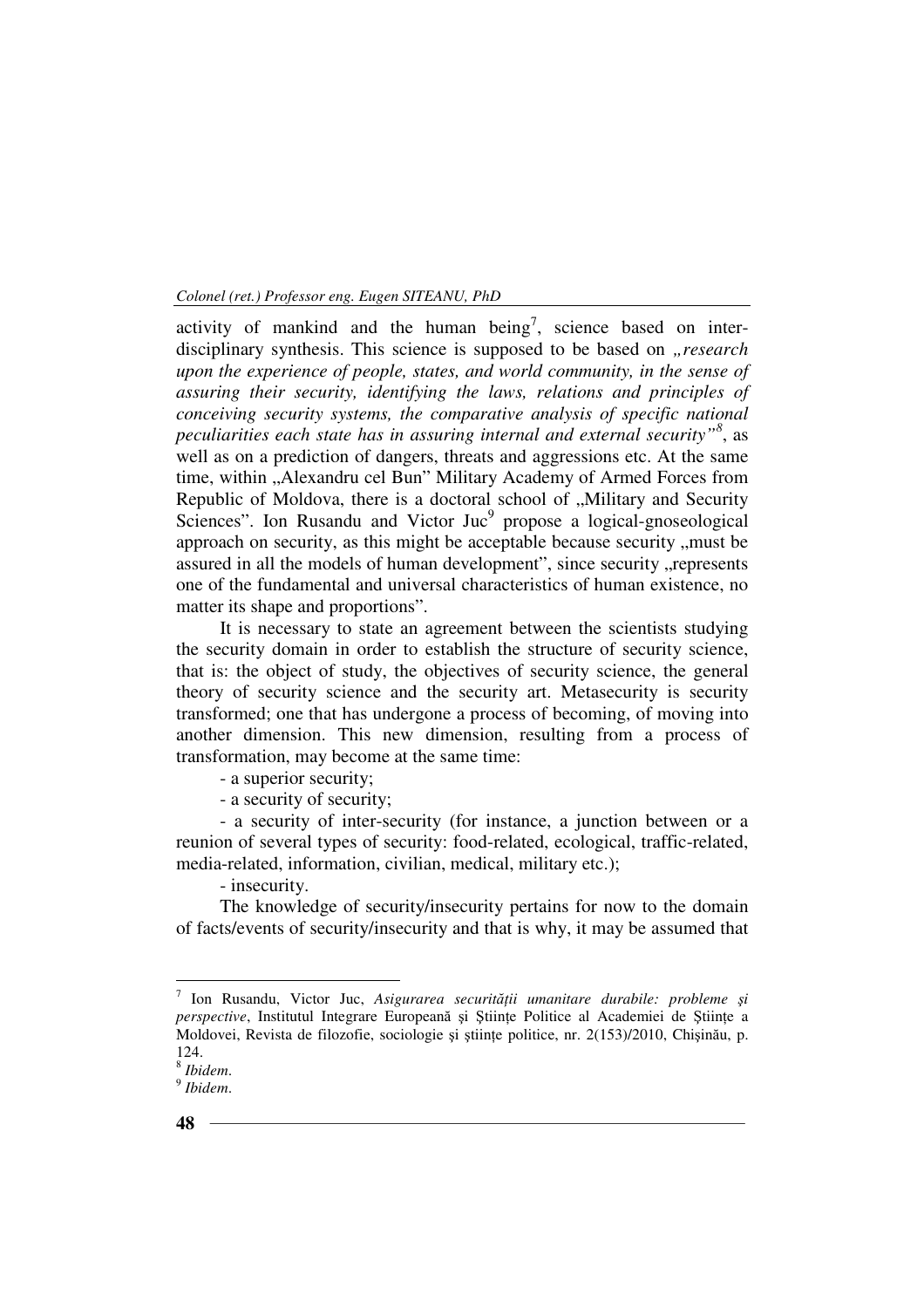the object of study of security science is the action of insecurity versus the action of security.

The recessive duality insecurity-security may be considered similar to that of conflict-harmony.

The action of assuring security stands between violence and nonviolence, the former being a military action, that is, *"law enforcement*" as action of a government (state) as this uses the armed forces, police, and other institutions (SRI, SIE, Gendarmerie, Prosecutor's Office etc.) to impose its will. Thus, through official (Constitutional) violence, public order and national security are enforced to the paradoxical purpose of peacefully solving dissensions. Actually, the threat of violence helps the life of society not to take a violent turn.

On the other hand, it is exactly this reason that  $-$  far from being sufficient – is in turn an extremely sensitive manner of differentiating the good from the evil, legitimacy from illegitimacy, abuse from duty, disproportionality from proportionality, dictatorship from firmness, sincerity from manipulation, the mission of protection and securing values from the excessive and discretionary exercising of power and the will of the powerful one and, finally, security from meta-security, security from insecurity.

The content and appearance of the actions of insecurity-security are parts of human actions. As a sort of social actions, insecurity actions are caused by agents of threats or aggressions meant to disrupt a state's or organization's system of actions etc., to damage or kill citizens or to inflict technical-material or information damages etc.

Security actions have some similarities to military actions, but also some differences stemming from the nature of the agents involved in the paradigm of insecurity-security, from the purpose of the action, but especially from the means used by the agents of insecurity and those belonging to security forces.

The general theory of security science has to include a system of logically ordered sentences revealing information about all the elements comprised in the security/insecurity action and the relations established among them, but also between them and the whole (the actions of aggression agents and security agents as a whole), between the security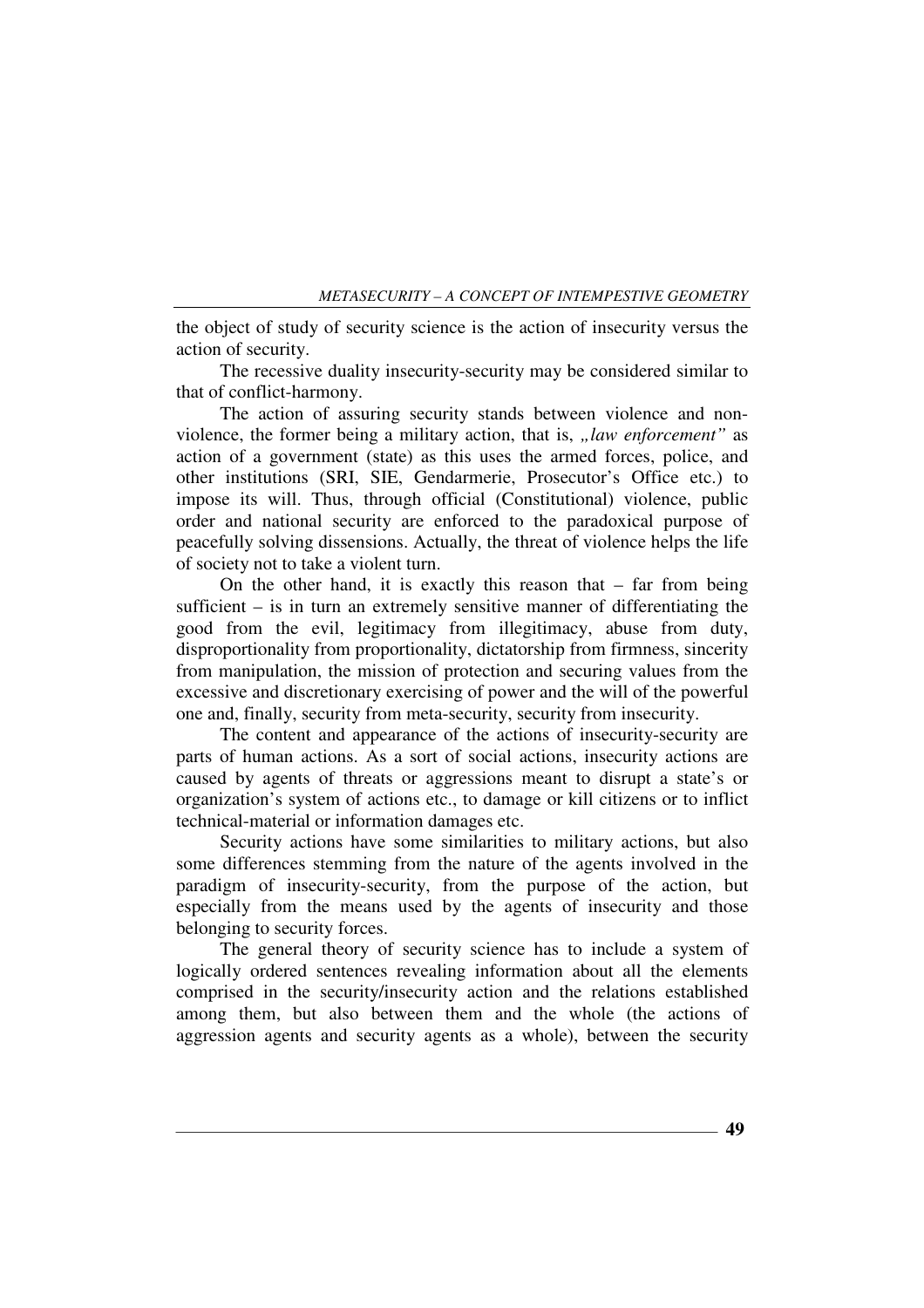actions and the other categories of human actions, as well as between security actions and the human action generally speaking.<sup>10</sup>

Scientific research in the security domain must have as a purpose the creation and development of the general theory of security science. We consider that the general science of security science must include: the category system, the system of sentences and the methodology (for investigating the object of study of security science).<sup>11</sup>

Security actions are: of prevention, of protection, of countering and diminishing actions, phenomena and processes of insecurity caused by man, technique, and nature.

Nowadays, some of the most dangerous challenges, tensions, threats, and aggressions etc. are the cyber attacks undertaken by individuals, states and other entities, organizations, networks etc. that disrupt the information systems on the entire planet in order to steal information, gain large sums of money or different goods and merchandise, to destabilize medical and financial-banking systems, communications, C4ISR systems, weapon systems, energy, gas, water supplies etc. Information and cyber warfare has to be countered by security services /institutions.

Certainly, these actions belong to what we call **insecurity**, but some of them are also effects of events conducted at metasecurity level, of transformation of security, of the phases "beyond security".

In the security domain, researchers and specialists have to elaborate a general theory that might define in a coherent manner the system of security categories and notions. This category system contains the main or essential notions necessary to investigating the phenomena and processed of insecurity-security and solving the practical issues of security. We consider that the following should be included among the fundamental categories of security science: phenomena, processes and actions of insecurity, the actions of security, the aim of security (security mission), the norms and regulations of assuring security, the security forces, security potential, action power, military means, weapons and military equipment, security operations (combat, surprise, safety, maneuver, attack, defense etc.). These elements

<sup>10</sup> Valentin Arsenie coordinator, *Tratat de ŞtiinŃă Militară,* Vol. I, Editura Militară, Bucureşti, 2001, p. 22.

<sup>11</sup> Several authors, *op. cit.*, p. 22.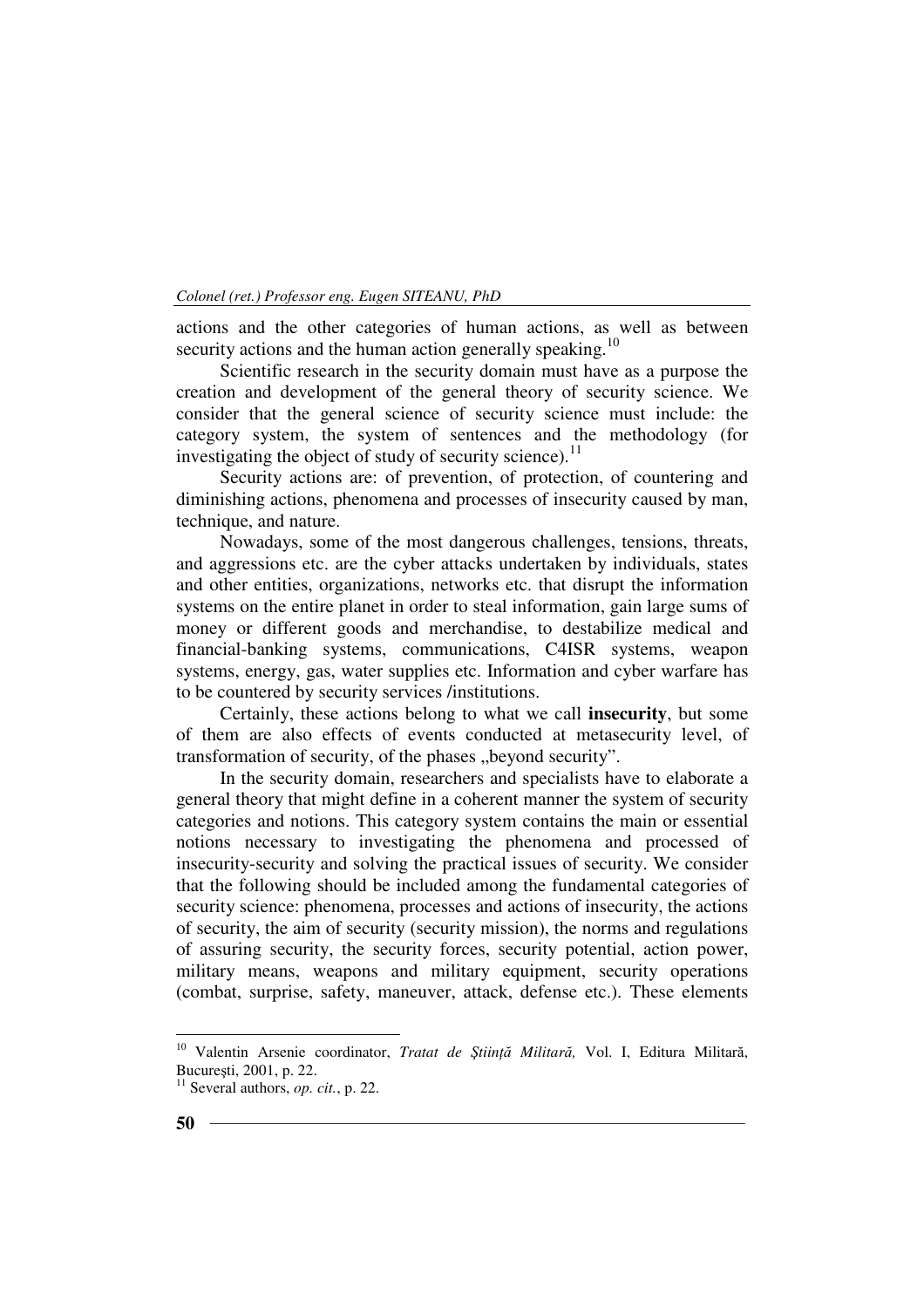should be mistaken neither for those of military action specific to warfare, nor for the elements comprised by military sciences, even if there are – and there will always be – a lot of similarities.

We must emphasize – just as we and others have done it before – that between security science or security sciences and military sciences, in our opinion, there are no identities, but only similarities. The two concepts – security and defense – do not represent the same thing. Defense is an action specific to warfare, no matter the type, from the classical to the economic one, the media one, or the cognitive one, while security is an absolute prerequisite for the appropriate functioning of systems and processes. So, security is a function of system and process existence and functionality, while defense (exercised through defensive, offensive, or integrated policies, strategies, structures, actions and resources) is an action specific to warfare and assumed as such.

In our view, these are really important remarks as they facilitate the elimination of confusions that are made either because of that important principle in classical logistics, called *ignoratio elenchi* (irrelevant conclusion), or because of ignorance, or on purpose, aiming at weakening the country's capacity of defense or even worse, destroying it.

Security science, just as military science, uses certain couples of opposite concepts: attack-counter-attack, defense-attack, space-time, assault-protection, technical-material forces - moral forces, safety-surprise, security-insecurity etc., that make up the systems of thinking for assuring security. These opposing concepts are characterized by a few types /kinds of ratios:

- the ratio of differentiation;
- the ratio of opposition;
- the ratio of contradiction;
- the ratio of conflict.

In the processuality of transformation, of going beyond reality, these ratios may change radically. Usually, these ratios defined by the logical square are not immutable from the perspective of security analysis, which functions according to certain logics in which the main feature of movement and transformation is not the linear but rather the non-linear character. In this case, the security paradigm is affected by another type of determinism – the dynamic and complex determinism, whose essence is, just as we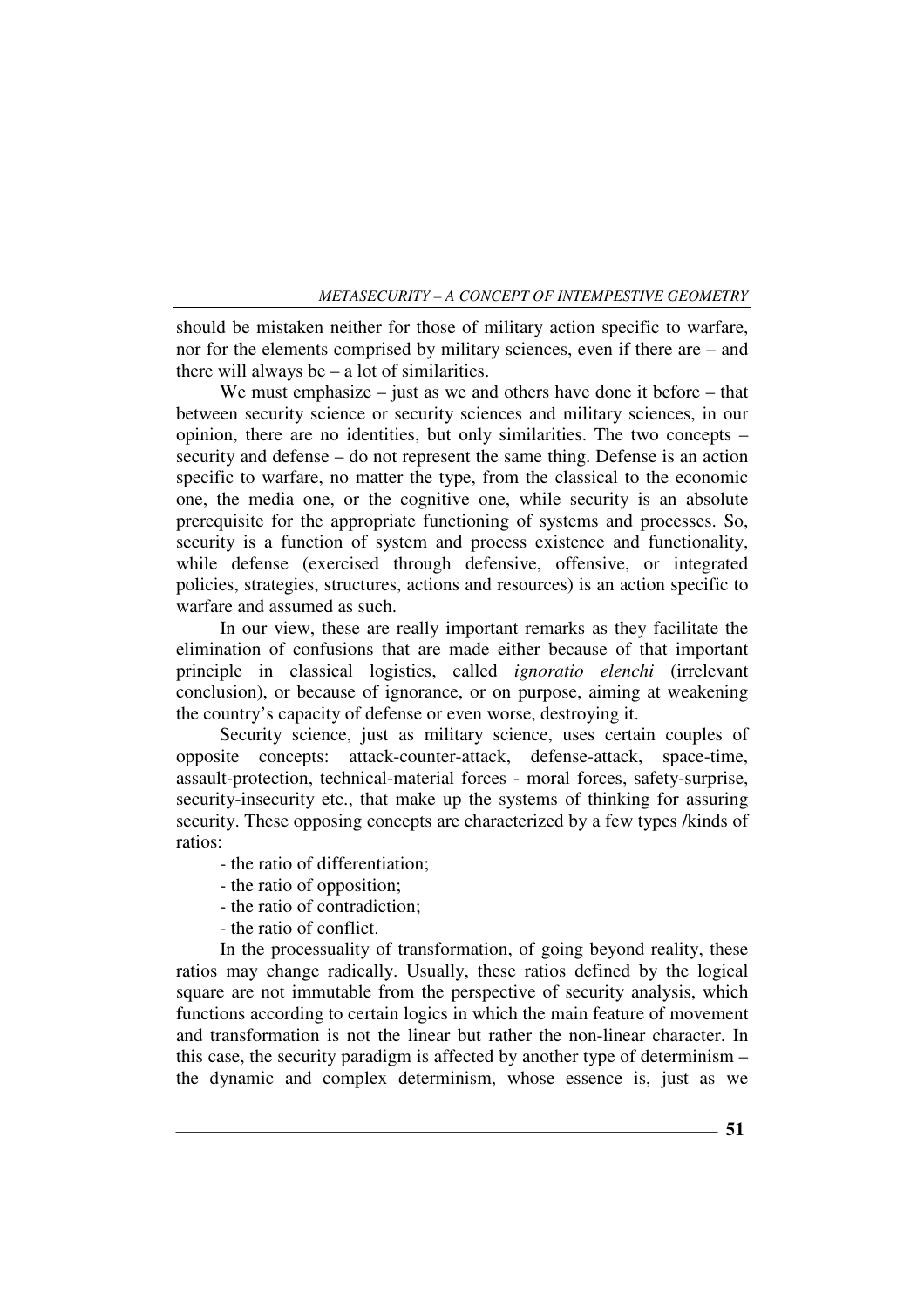mentioned, the lack of linearity or non-linearity. The effect of the transformation is or may be an extremely complex one that may not necessarily lead to a new type of security, on the contrary, to one of insecurity. This may lead to asymmetric or non-symmetric relations, even chaotic relations and that is the reason why the monitoring of the security state is performed starting from indices of state and dynamics, through which they will constantly know the actual state of systems and processes and, as far as possible, anticipate the states of abnormality and pre-crisis.

The relation of opposition is used frequently, but it does not have to become the rule. The insecurity-security pair is the best known one in the security science, in which it appears in a series that has certain moments, states, situations, and various connections during which opposition decreases or increases, obviously, between certain limits. However, even if this ratio seems to be subjected to the theory of strategic games with zero sum, in reality, in the security/insecurity ratio, there is not only complementariness, but also the possibility that anything might happen.

The opposition between terms can be noticed from the fight between the agents of insecurity and those of security through the different values they take at certain moments and in certain situations and also through diverse influences manifested in the preparation for and conduct of security actions. An asymmetric ratio is defined through the fact that in any pair, one of the terms is preponderant, being superior to the other in certain stages, moments, and well-determined conditions. Asymmetry is an essential characteristic features of the fights between the agents of threats or aggressions and those of security forces, but also of concepts of security science, as a warning against the error of considering that in case of using technical means similar to the two parts (security/insecurity) they will use the same methods and the same tactical, operational, and strategic conceptions. The inversion ratio refers to the possibility of certain types or procedures of action/combat to transform alternatively in one another and to use tactical procedures that are different from the strategic plan (thus, for instance, defense may turn into attack or the other way around – an attack may turn into defense, but also in other types of action through a combination of the two and the inclusion of certain procedures that are more or less known, such as those used in guerilla warfare or in terrorist actions).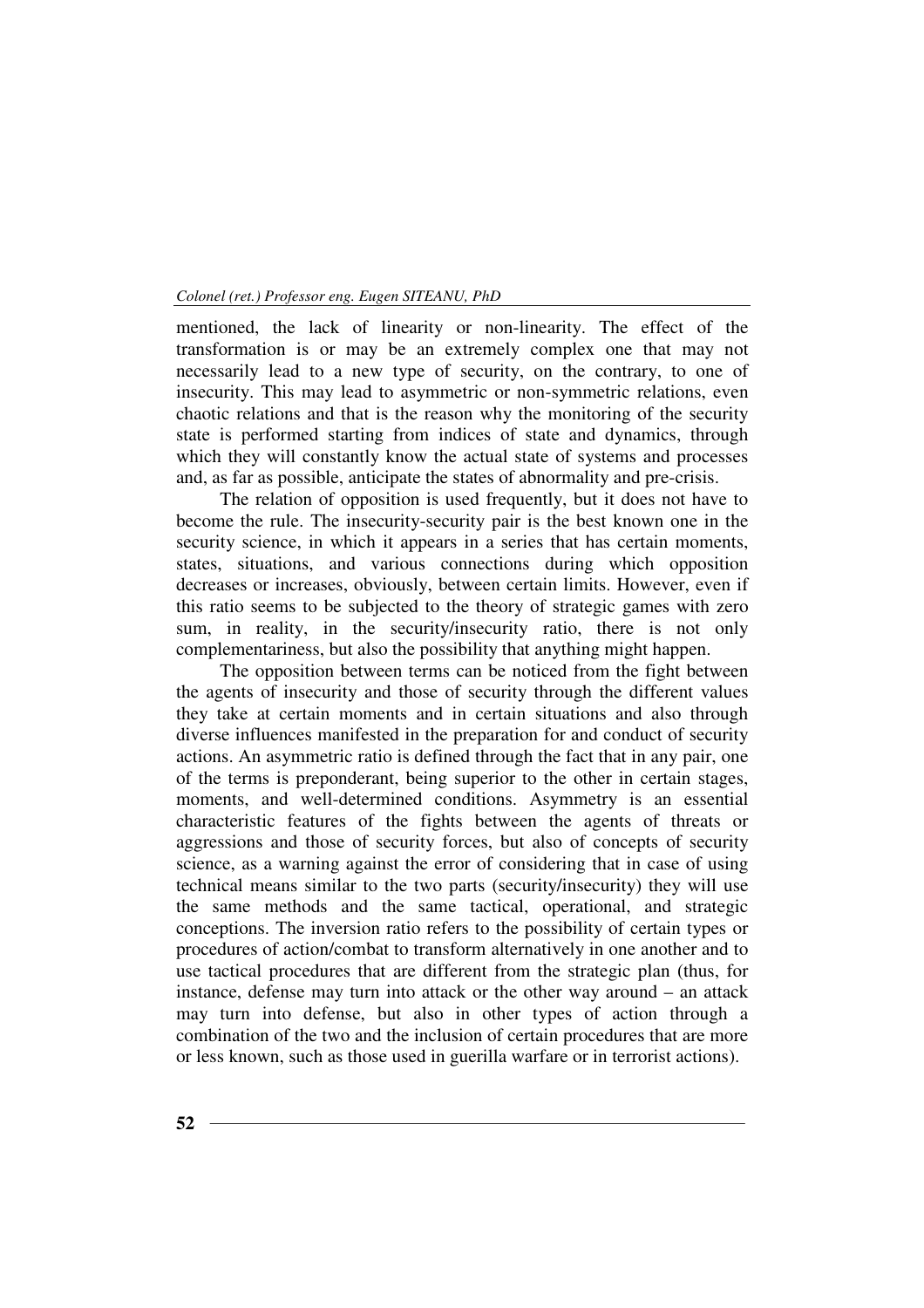Regarding security, there still has not been formulated – like in other disciplines of study or sciences – a concept that is unanimously acknowledged in the world, but various conceptions/concepts, differing from one country to another, that have their own theories and methods, based on an empirical, substantialist, practical and historical of man's actions of insecurity directed against the other people and against Planet Earth, and on a description of the security/insecurity domain. Nowadays, however, it is imperative that the object of security may also comprise the study of structural and systematic aspects on the basis of an axiomatic, organizational, and recursive analysis and of a new method of investigation /research and modeling of the states of events and of the situations in the security domain. Only thus, could we elaborate, organize and justify academically the theories, principles and laws of assuring security and explain in a scientific manner their connection with the other social, political, economic and military phenomena, namely, with other sciences.<sup>12</sup>

There is a big difference between the object of security science and the objects of the other sciences because the security of systems, organizations, nations, states, etc must be approached starting not only from the liability and viability technique, but also from the new methods, according to the integrating character of security.

Because of diverging interests, there will always be competitions, confrontations, crises, conflicts and all sorts of wars: economic, technical, information, cybernetic, psychological, financial, climatic, geo-physical, geopolitical etc. In other words, the war is continuous, and when violence decreases there is a short period of peace, this being the period in which war takes gentler and humane features (the period between two actual wars).

Dangers and threats are extremely numerous, almost immense in volume, therefore it is impossible to know and understand all the dangers and threats and vulnerabilities become more and more serious.

Almost all the actions made by people have their share of dangers, threats, aggressions that hit their peers right where they are more vulnerable (ideals, thinking, health, feelings etc.).

<sup>12</sup> Valentin Arsenie coordinator, *Tratat de ŞtiinŃă Militară,* Vol. I, Editura Militară, Bucureşti, 2001, p. 19.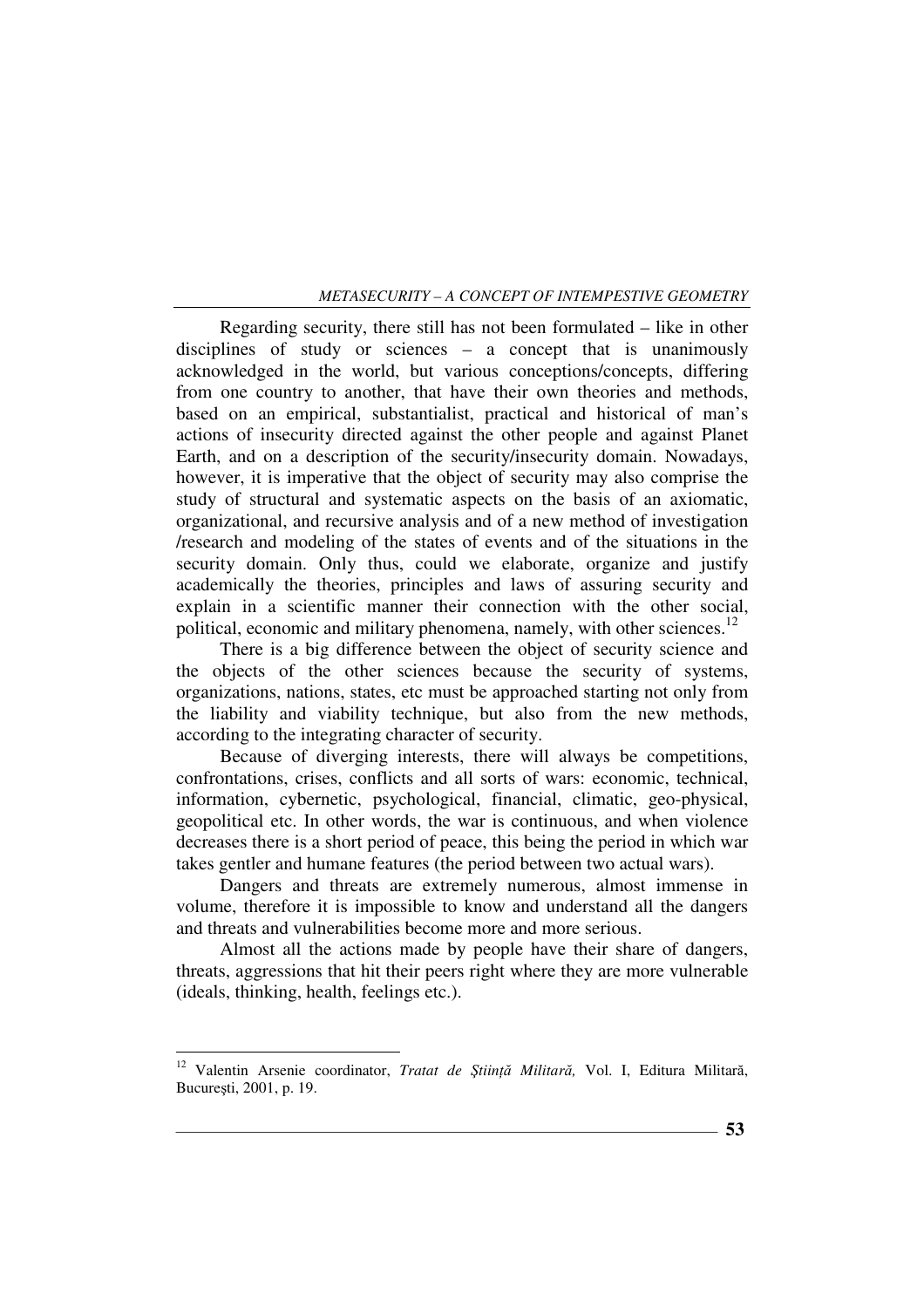Military science is "a system of knowledge referring to laws and *principles of combat, to norms and forms of organization, preparation, and use of armed forces, to the methods and procedures of military actions"*<sup>13</sup> .

Security science has reached today a certain level of theoretical generality and tends to be associated to the philosophy of relation science; its categories comprise various qualitative and quantitative concepts, security science being based on reasoning through interference, but also through mathematical computing, in a balanced ratio between truth (reality) and exactness. Regarding the holistic dimension of security, one important aspect nowadays is the relation between security and the world/people, namely with the exterior/environment. Thus, there is the danger of isolating security institutions from the world/people and closing themselves in an esoteric language, impossible to understand by the wide masses of people, which would only lead to a partial success of security actions.

Given the definition of military science, a similar definition might be given to security science, starting from the observation that the object of security science, which is a science of the state, is also a science of action and reaction for assuring and maintaining this state of systems and processes in its normal, functional parameters. However, it is different from the other disciplines studying crises and conflicts.

The necessity of a security science consists in the fact that it may offer the political-military decision-makers and the specialists in the security domain knowledge and efficient solutions for educating the citizens, organizing, planning and coordinating the actions of assuring security and the optimal preparation of security forces, as well as for establishing procedures and methods of anti- and counter-terrorist actions that may be conducted successfully in the new security environment of the 21st century. In this context, we consider that we may say that the object of study of this science is represented by all the actions meant to assure security in all the organizations and domains of human society and at all levels of development, both at peace time and during war. $14$ 

<sup>&</sup>lt;sup>13</sup> Valentin Arsenie coordinator, *Tratat de Știință Militară*, Vol. I, Editura Militară, Bucureşti, 2001, p. 21.

<sup>&</sup>lt;sup>14</sup> Eugen Siteanu, Andronic Benoni, *Etica și securitatea internațională*, Univers Strategic, nr 4/2016, p. 115.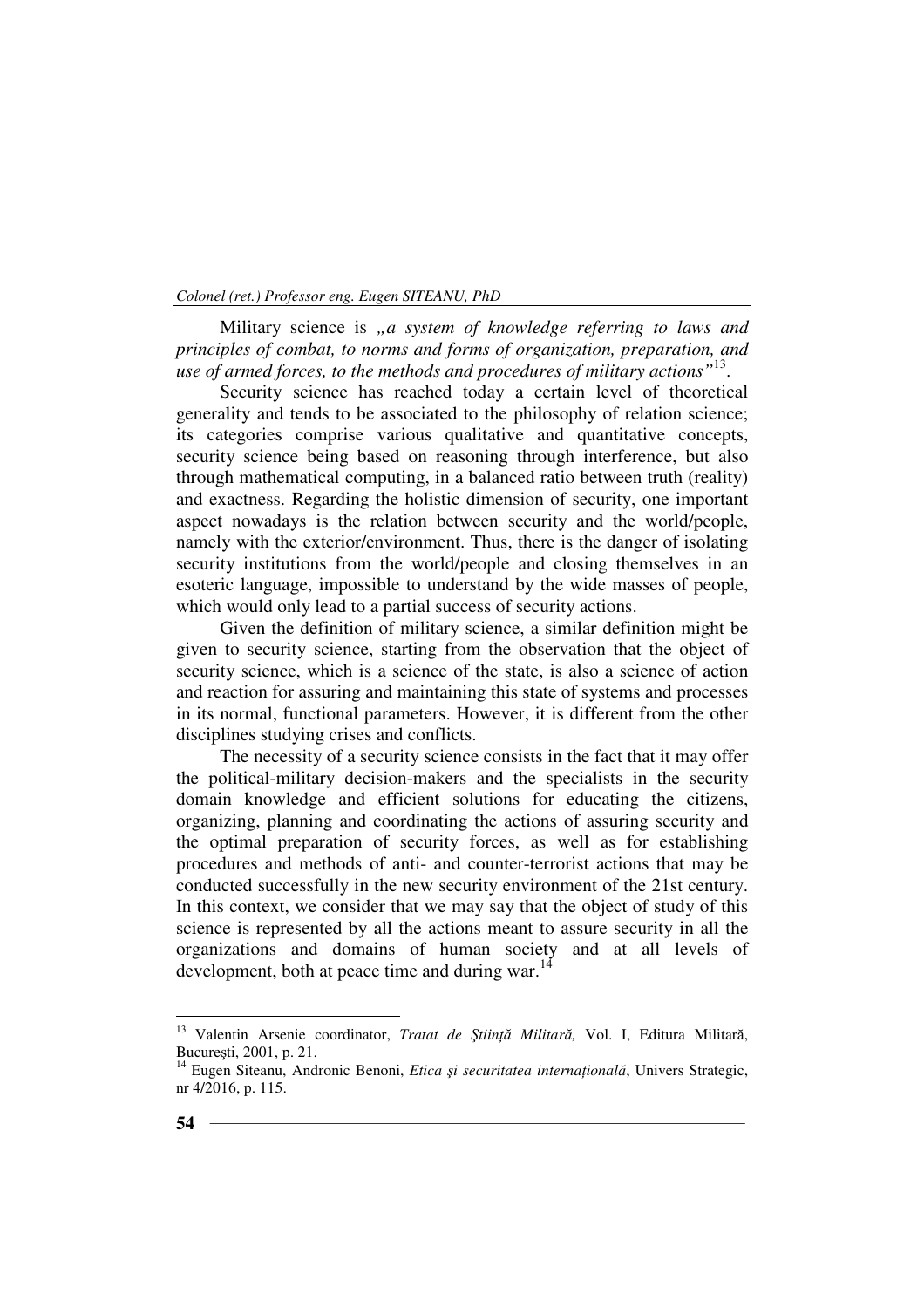There are a lot of actions meant to assure security, but they may be classified thus: security actions through their essence (actions of countering dangers and threats to the security of systems and processes); actions of security through destination (they are necessary for accomplishing a mission by the security forces) and actions associated to security; all these are between non-lethal and lethal circumstances and take place in the security field. Security actions are based on a complex socio-political relation emerging due to the conflict between different groups and groupings, taking a violent or non-violent shape. Some have to do with the conflicting nature of systems and processes, in the sense that where there is no conflict, there is no movement or development, others – the endogenous ones – are induced by internal malfunctions, or (the exogenous ones) by dangers and threats coming from outside them.

Security actions resemble the other categories of social actions, but there are also differences due to the nature of security agent, the purpose of the action of assuring security and the means used to this purpose. On the other hand, though, their extremely complex dynamics pushes the state of security towards something that "goes beyond what it is", which may mean an amplification, that is a positive metasecurity, like in Figure no. 1, or a negative one, and for some components of systems and processes, even an insecurity one.

We believe that all these possible transformations related to security mechanisms need to be studied well, exactly in order to assure the timely identification of elements generating insecurity or counter-security, through the vulnerabilization of certain systems or some of their components. The example above, regarding the generation, by the food metasecurity specific to the European Union and which Romania walked blindly into, of the serious food insecurity in our country is, we believe, illustrative enough.

The metamorphosis of the political purpose in a security purpose and objective hides the political essence of the actions of assuring security and the main role of the political factor.<sup>15</sup>

The security domain comprises the military domain and the civilian domain. It should not be mistaken however for the defense domain. While

<sup>15</sup> Valentin Arsenie coordinator, *Tratat de ŞtiinŃă Militară,* Vol. I, Editura Militară, Bucureşti, 2001, pp. 21-22.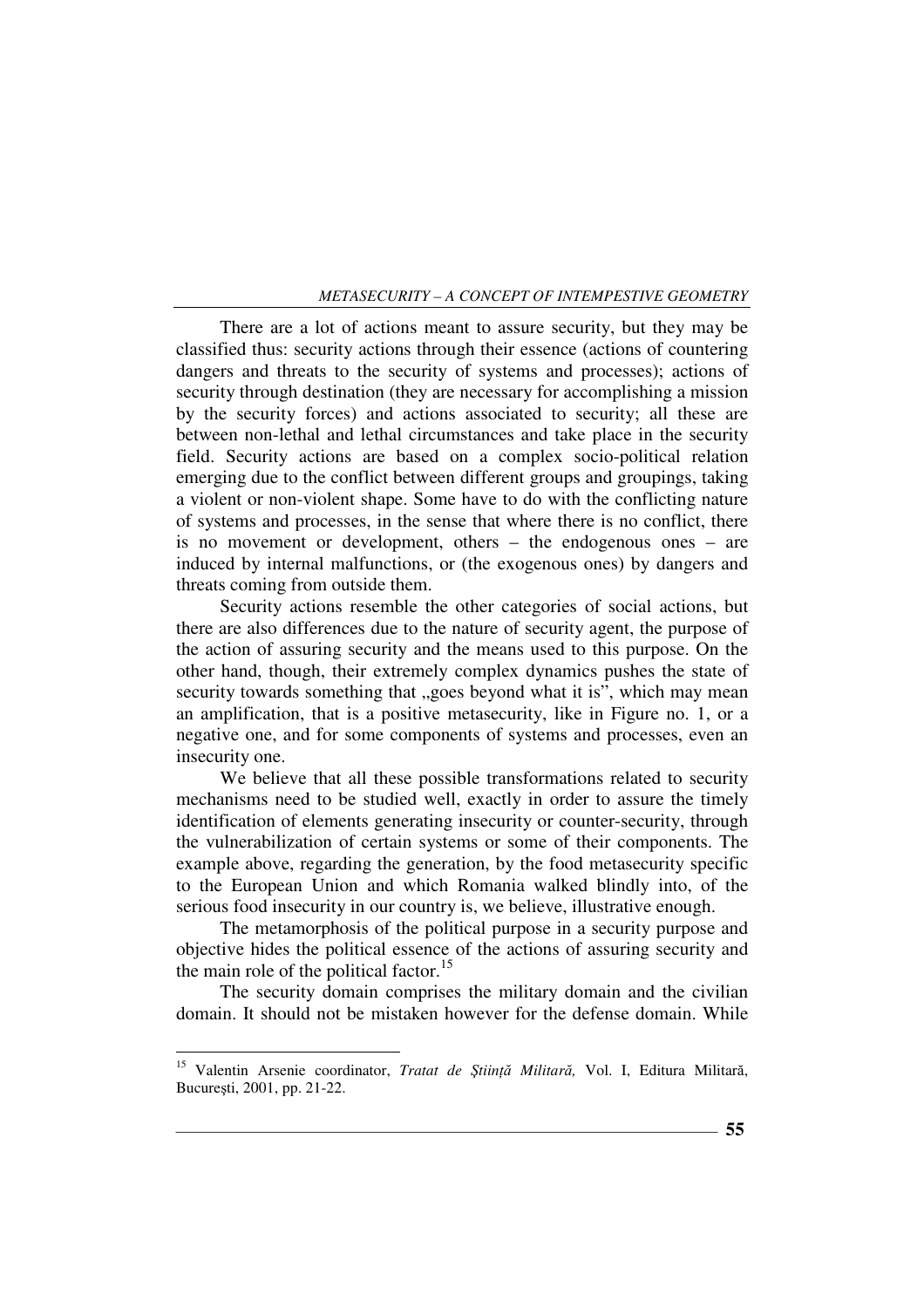security is a state necessary for the safe functioning of systems and processes, which is reached through a very complex dynamics, permanently adapted to a reality that is equally dynamic and complex, defense (including military defense, which is an epitome of defense) is the action performed in extremis in order to serve a vital interest (in our case of survival), but which presupposes the preservation of a reactive potential, always active, extremely well and highly qualified in order to exercise the two important functions of defense: the deterrence of any possible enemy and a high capacity of national and/or allied retaliation.

The security domain (be it national, European, Euro-Atlantic, international, global) is characterized by integrality, unity and coherence, representing, along the other two – prosperity and freedom – the very essence of human condition on Earth. That is why, this domain can be described through a coherent series of statements that are structured on the inference relation and through a number of symbols, mathematical relations, diagrams, optimizations, schemes, definitions, theories, cybernetic models, new concepts (the error concept, the concept of tolerance to errors, the concept of security, the concept of full security, the concept of systemic deterrence etc.), the analysis and synthesis of security systems, algorithms of analysis and synthesis, modeling the management of security systems, risk management, methodology of risk assessment based on a matrix, the connection between security-assurance, the operational character of security systems, the assessment of security systems, the processual reestablishment, information security and the security mechanism etc.

This extensive series of statements also comprises axioms and that is why the general theory of security science has both the character of logical system and that of axiomatic system. The axioms of security science resemble principles governing the confrontation between the two states: security-insecurity, or laws (ratios/essential expressions that are necessary, repeatable and stable between the internal elements of the clashes between the insecurity and security forces, as well as between these and the other domains of social life influencing the preparation and conduct of combat action between security forces and insecurity agents, or aggressions against normality). All these are organized and explained logically and are systematized in order to assure the specialized universe of the theoretical discourse of phenomena, processes, and actions of insecurity-security.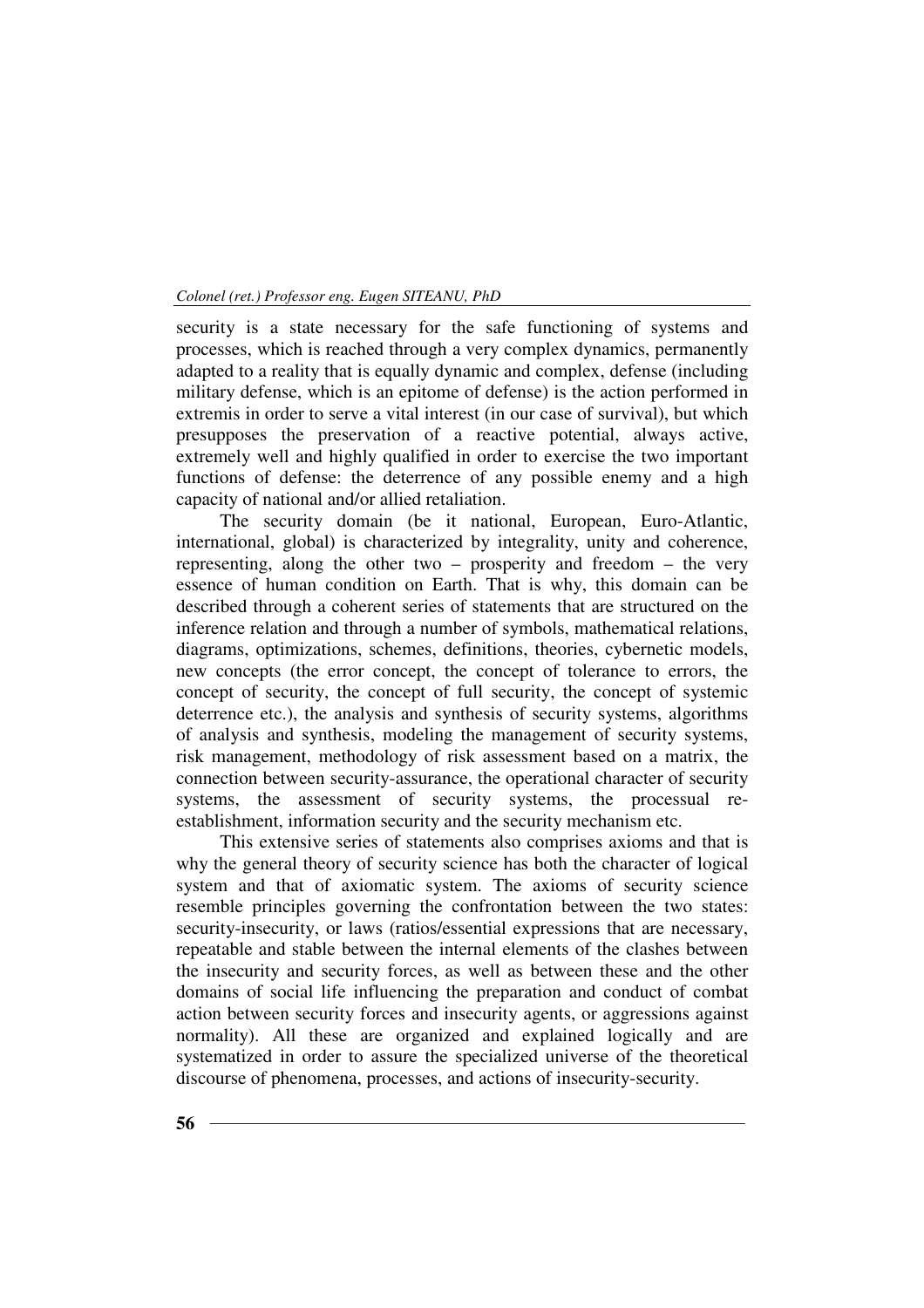The scientists interested in the security domain are called on nowadays to analyze, study, phrase in a coherent and cohesive way the laws of security science, the laws of security-insecurity actions, as well as those of transformation and becoming, in the security-insecurity space, as essential statements of the general theory of security and metasecurity science, giving it legitimacy, consistency, and objectivity.

Both insecurity actions, and those of assuring security are framed between a goal (namely the mission) and mission completion (the result of the action), on the grounds of certain laws of being (genetic laws, structure laws, laws of relation-correlation etc.) and of laws of dynamics (action). One of the genetic laws is the principle of action and reaction, which is universally true in any human action. A structural law that is well known in the military domain is the coordination among goal, forces and available means. The law of correlation in military science is the law of dependence of forms and processes of military actions on the level of development of the armed forces and military equipment, a law that is also valid in the security science domain. The laws mentioned above have a general character, but when applied in order to accomplish security goals, by using the agents causing insecurity and the agents of the security force in varied conditions between violence and non-violence, these laws also become specific to the security domain.

It is true that in the security-insecurity domain there are also other laws; however, they must be discovered and checked in order to reflect real, logical relations, specific to insecurity-security actions. Many of these laws determine the transformational process within security, including the processuality of going beyond security, which may mean over-security, maximal security, absolute security or, on the contrary, insecurity, lack of safety, uncertainty, and even insecurity chaos.

Figure no. 2 shows a manner of other sciences' impacting what we call security science. It is only natural that such a science should include notions and concepts from all the other sciences, as, security, just as prosperity and freedom, belongs to the very essence of human condition and it really is a necessary condition for the existence and wellbeing of the human being and human society on Planet Earth.

The purpose of research in the domain of security-insecurity actions is to discover new aspects related to the manner in which the laws and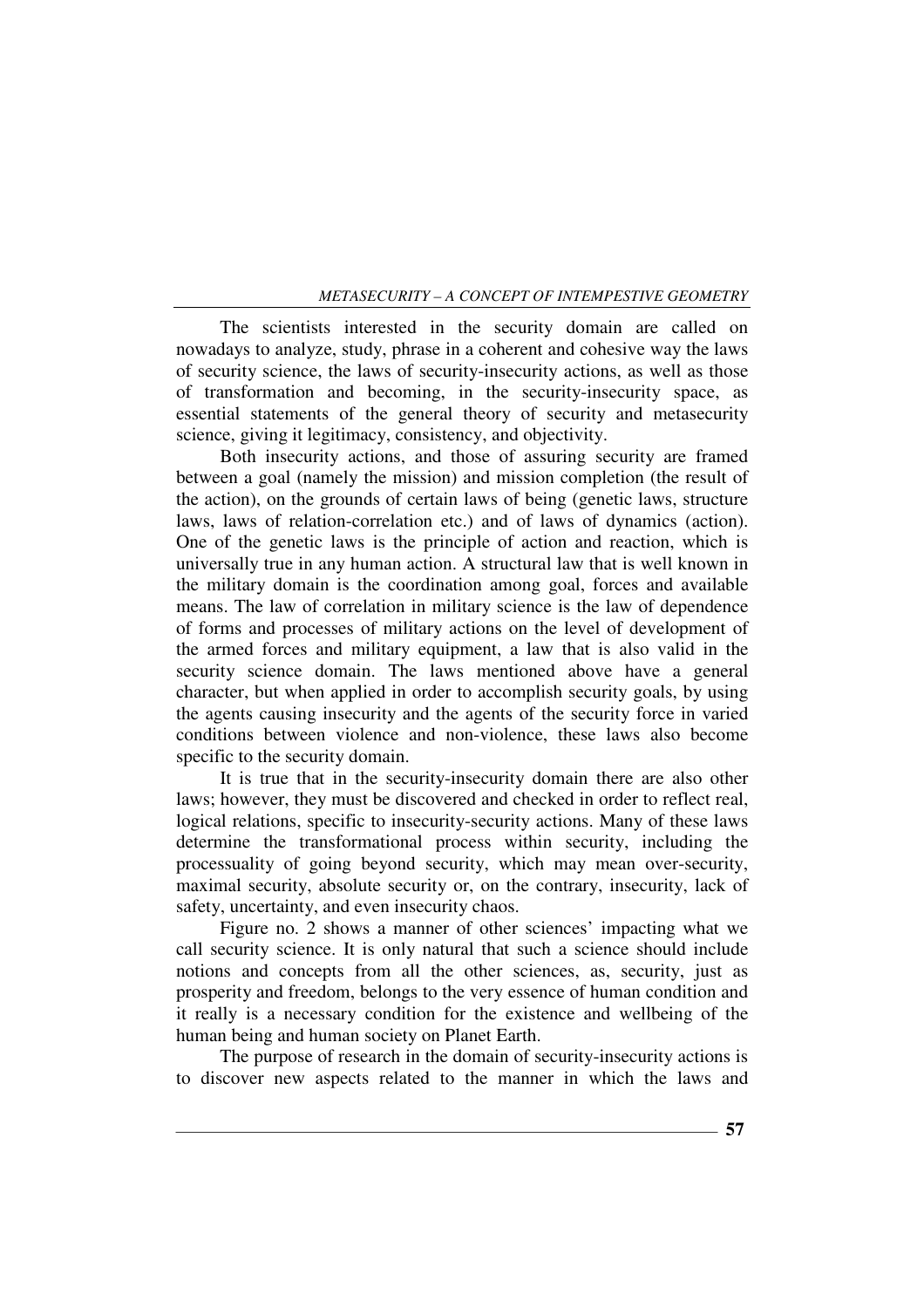principles governing these actions manifest themselves according to the qualitative growths in technical means and the new circumstances in the knowledge-based (epistemological) society, that reveal the numerous ways of expression of security-insecurity actions. At the same time, researchers have to elaborate a coherent picture of all the disciplines studying the security domain (Figure no. 2), to discover the mutual determining and conditionings between the security actions and the other categories of social and military actions, to analyze the relational and functional transformations influencing security actions. Under the new circumstances of terrorist and counter-terrorist warfare, it is absolutely vital to conceive, design, and build security systems that are simultaneously feasible, viable, stable, and flexible etc.



*Figure no. 2: Security science and other border sciences and disciplines of study*

As real, but also well-conceived processes, the actions of securityinsecurity are manifested as the reality based on laws, that are obviously objective, and as social determinism, as well as concepts, theories, doctrines that have a relative independence and an important role in preparing,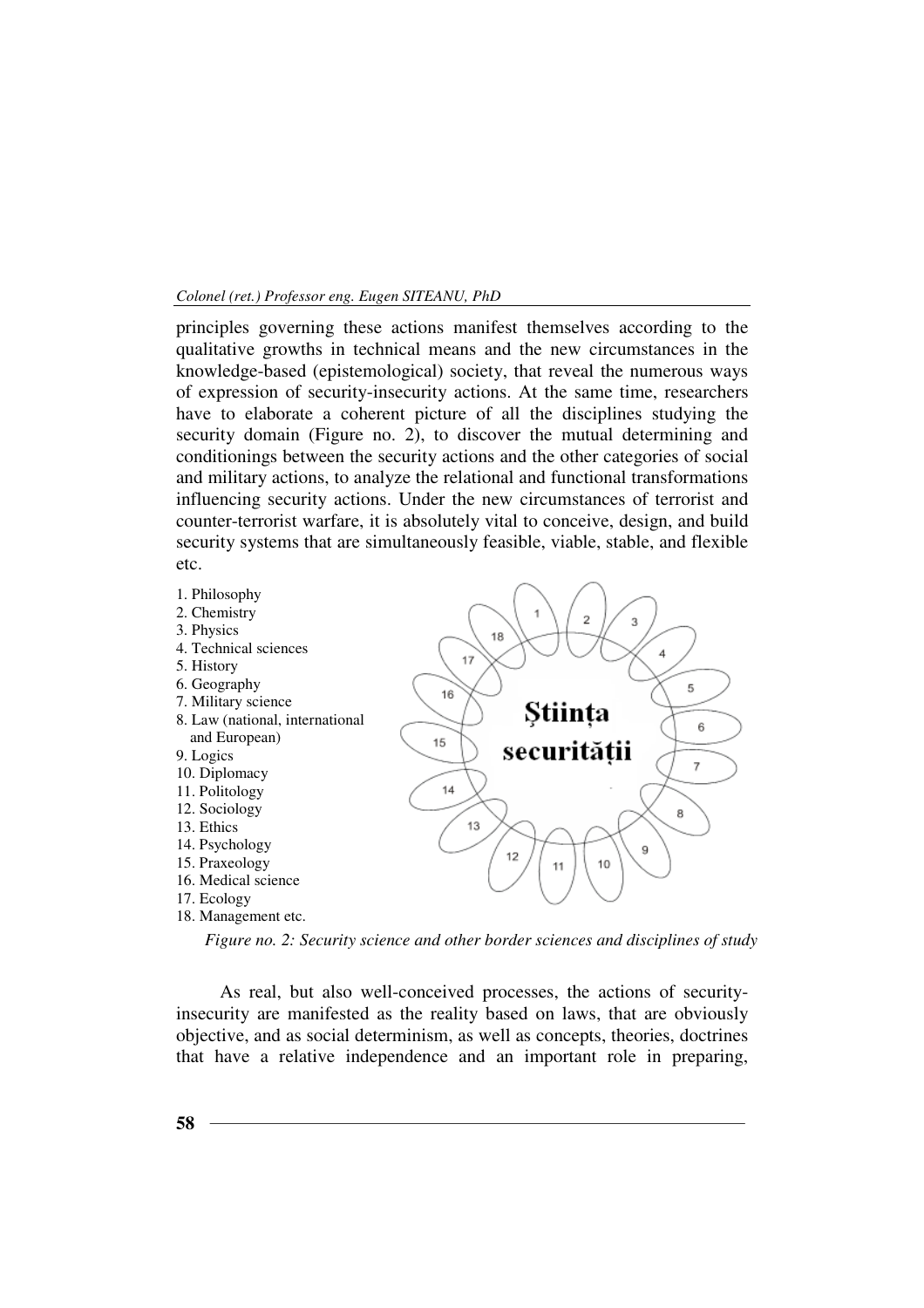organizing, planning, and conditioning the security and, respectively, insecurity actions.

The complexity and dynamics of insecurity-security actions and the frequent changes of the circumstances in which these actions take place make each situation of insecurity-security have its specificity and, in a certain sense, to be even unique and unrepeatable (never identical to another one). Even though each situation or event of insecurity-security is unique, it contains all the general, particular and singular elements of the domain, some of which are repeated while others appear only once. Still, the fact that some of the situations/events are unique and unrepeatable while others are repeated in time does not necessarily lead to the conclusion that they are or may be incompatible with the general principles and laws of organization, planning and conducting security actions or with the existence of a security science. Specificity and uniqueness, just as the unrepeatable character of certain events and situations, do not mean a denial of lawfulness, but rather an assertion of uniqueness and unrepeatable character, which is very important in understanding diversity and, consequently, the necessity for scientific analysis of events and situations, exactly for preparing in due time the security-related reaction in uncertain situations, especially when confronted with those unpredictable transformational processes generating going beyond what is obvious, what is usually defined as security.

In conclusion, for the success of security action, we should not rely on recipes, on pre-established formulae or solutions, but rather on flexible thinking, capable to invent for each new situation a new manner of acting that should be exactly fit to the concrete situation. In investigating the study object of security, we need to use a series of methods and procedures pertaining to the various philosophical or scientific trends. Security science may use a series of methods and procedures common or not to certain sciences or borrowed from other sciences, such as: analytical methods (induction, inference, abstractization, concretization, case study), empirical methods (observation and experiment), structural method, dialectic method, shaping and simulation, method of applications and war games (from military science) and others, but also methods specific to security science such as, for instance, the practical method of disguise and tailing.

In the academic environment in Republic of Moldova, it is considered that *"securitology has to perform the analysis and systematic generalization*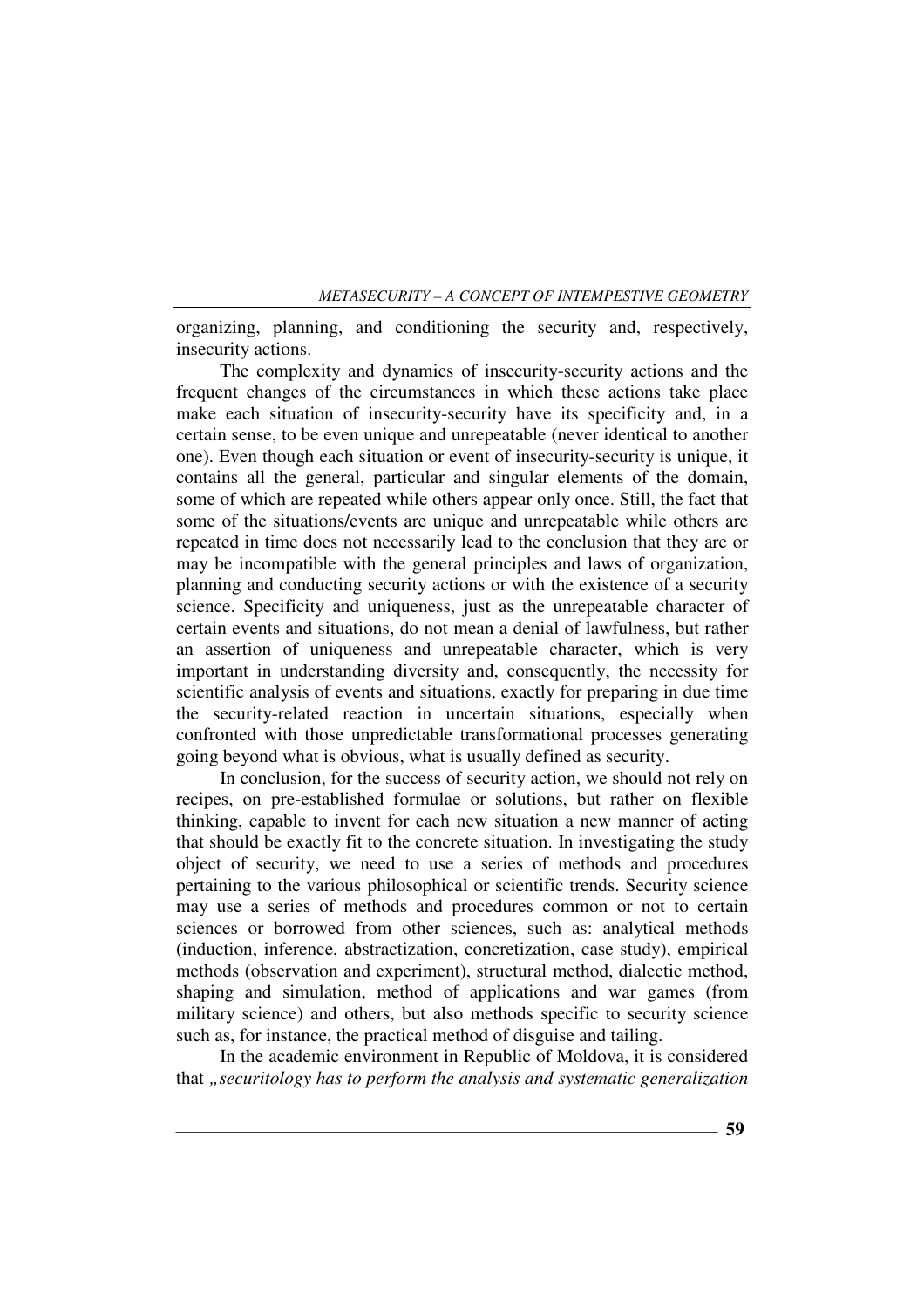*of concepts, doctrines, policies, strategies of security of different countries, as well as of the results of scientific research in this domain. The general object of investigation is securitology is humanity, term that comprises states, societies, and people, and the concrete research object is their activity for assuring the security of their vital activity and the security of natural living conditions within the noosphere"*<sup>16</sup>. The security of mankind is actually the very pillar of survival of human species, because security is the necessary condition of its existence, that is, of people (individuals, communities, nations and the whole world) at all levels (individual, national, regional and global). The research of security/insecurity is one of the most important characteristics of human existence, but also one of its essential aspects, therefore a fundamental issue of human society on whose solving depends the normal continuation of life on the Blue Planet as well as its salvation in case of serious deterioration of environment conditions and even human condition.

Human society is, thus, a very complex concept that is manifested in all the domains pertaining to the systems and processuality of human being and human condition. There are, undoubtedly, as many types of security as there are types of human existence and activity, of which the following are the most important:

1) economic security (assuring a minimal income necessary to every person);

2) food security (granting the assurance of the main sources of food);

3) medical security (granting minimal protection against diseases and an unhealthy lifestyle);

4) ecological security (protection of people against the deterioration of the environment and natural disasters);

5) personal security (protection of people against physical violence, no matter their source);

6) community security (protection of people within a community against degradation of traditional relations and values, ethnic and sectarian violence);

7) political security (respecting people's rights). $17$ 

<sup>16</sup> Ion Rusandru, Victor Juc, *op. cit.*, p. 124.

 $^{101}$  Ibidem, p. 118.